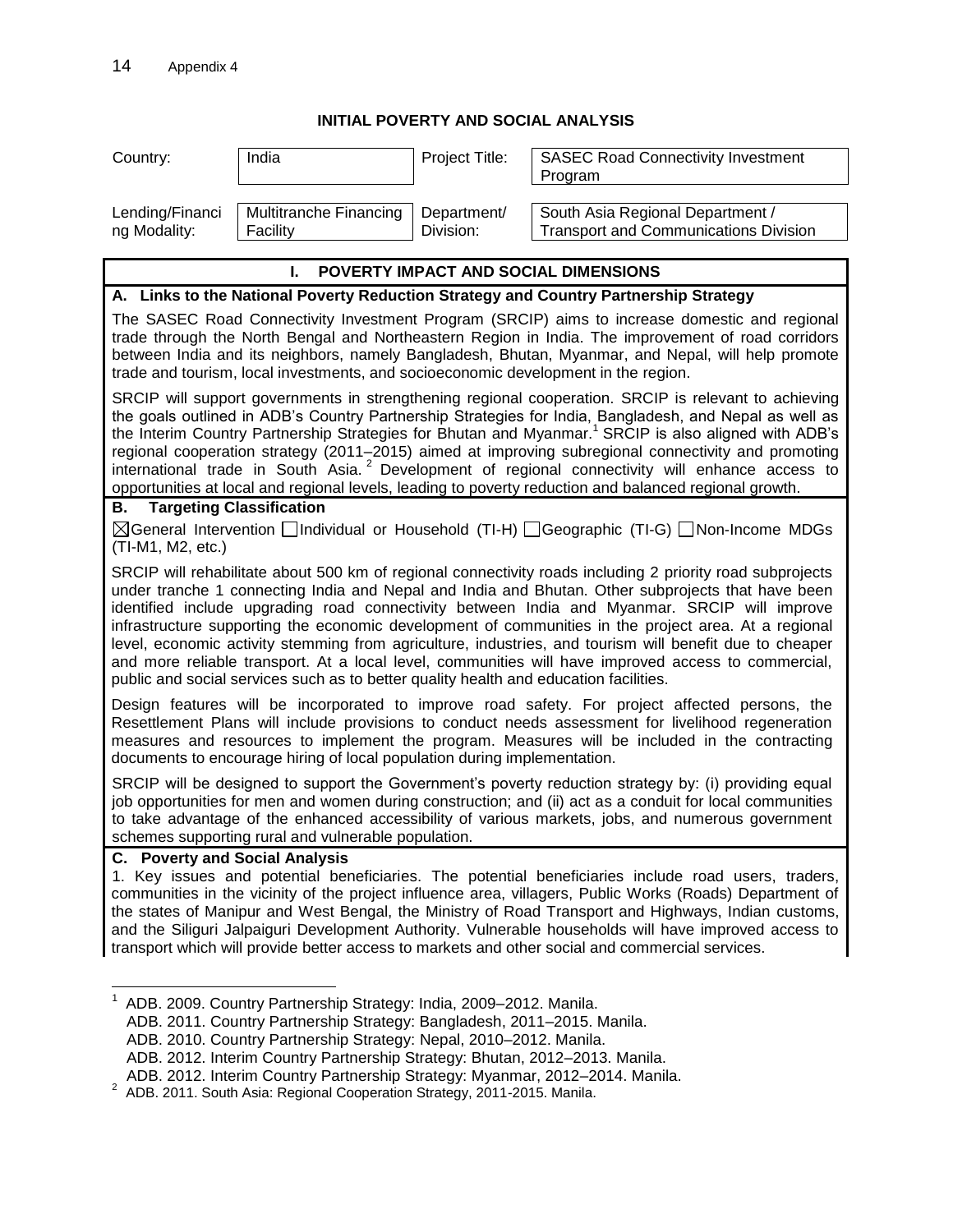2. Impact channels and expected systemic changes. Design features will be incorporated to improve road safety. SRCIP focuses on the upgrading of national highways and state roads to reduce travel time for local traffic as well as cross-border and regional traffic. The Resettlement Plans will include initiatives to conduct a needs assessment for livelihood regeneration measures and then will implement the program. Measures will be included in the contracting documents to encourage hiring of local population during implementation.

3. Focus of (and resources allocated in) the PPTA or due diligence. The poverty analysis for the 2 subprojects under Tranche 1 is ongoing under the DFID funded cluster TA.<sup>3</sup> Study for other subprojects that have been identified is ongoing under the TA for Capacity Development to Enhance Project Readiness and Results Monitoring for Transport Projects.<sup>4</sup>

## **II. GENDER AND DEVELOPMENT**

| 1. What are the key gender issues in the sector/subsector that are likely to be relevant to this project or |  |  |  |  |  |  |  |
|-------------------------------------------------------------------------------------------------------------|--|--|--|--|--|--|--|
| program?                                                                                                    |  |  |  |  |  |  |  |

At the project preparatory stage, sex-disaggregated data on the range of socioeconomic indicators relevant to SRCIP are being collected, with focus on the needs, demands, constraints faced by the poor, women and vulnerable groups in the project area, in terms of their equitable access to the benefits and opportunities associated with road construction. The poverty and social assessment will assess the health and social risks associated with the infrastructure project, such as HIV/AIDS and human trafficking.

The IAs will be required to ensure that women and men are provided equal opportunities for project employment. A clause will be included in the bidding documents of contractors to ensure that equal payment for equal work will be provided. Potential practical and implementable gender-specific initiatives will be explored during due diligence. Monitoring mechanisms will be developed.

2. Does the proposed project or program have the potential to make a contribution to the promotion of gender equity and/or empowerment of women by providing women's access to and use of opportunities, services, resources, assets, and participation in decision making?  $\boxtimes$  Yes  $\Box$  No

3. Could the proposed project have an adverse impact on women and/or girls or widen gender inequality?  $\Box$  Yes  $\boxtimes$  No

4. Indicate the intended gender mainstreaming category:

|                       | □ GEN (gender equ |  |
|-----------------------|-------------------|--|
| $\sqrt{2}$ $\sqrt{2}$ |                   |  |

 $\Box$  EGM (effective gender mainstreaming)  $\boxtimes$  SGE (some gender elements)  $\Box$  NGE (no gender elements)

## **III. PARTICIPATION AND EMPOWERMENT**

1. Who are the main stakeholders of the project, including beneficiaries and negatively affected people? Identify how they will participate in the project design.

Government of India agencies (Public Works (Roads) Department of the states of Manipur and West Bengal, the Ministry of Road Transport and Highways in India, Indian customs ,the Siliguri Jalpaiguri Development Authority, and local government), other development partners active in India's transport sector development, project beneficiaries (residents, road users, tourists), affected persons, NGOs, business and community groups.

2. How can the project contribute (in a systemic way) to engaging and empowering stakeholders and beneficiaries, particularly, the poor, vulnerable and excluded groups? What issues in the project design require participation of the poor and excluded?

Workshops, community mobilization, and consultation conducted for discussion on the potential needs of the community, social-related issues such as gender, HIV/AIDs, human trafficking, child labor, environment and social safeguard issues.

3. What are the key, active, and relevant civil society organizations in the project area? What is the level of civil society organization participation in the project design?

**H** Information generation and sharing **H** Consultation **N** Collaboration **L** Partnership

Active CSOs are present in the project area. CSOs will be identified and engaged for livelihood 

<sup>3</sup> ADB. 2012. *Technical Assistance fo[r Advanced Project Preparedness for Poverty Reduction -](http://www.adb.org/projects/43166-207/main) Detailed Design for [the SASEC Subregional Road Connectivity Project \(Subproject 25\).](http://www.adb.org/projects/43166-207/main)* Manila.

<sup>4</sup> ADB. 2009. *Technical Assistance for Capacity Development to Enhance Project Readiness and Results Monitoring for Transport Projects.* Manila.